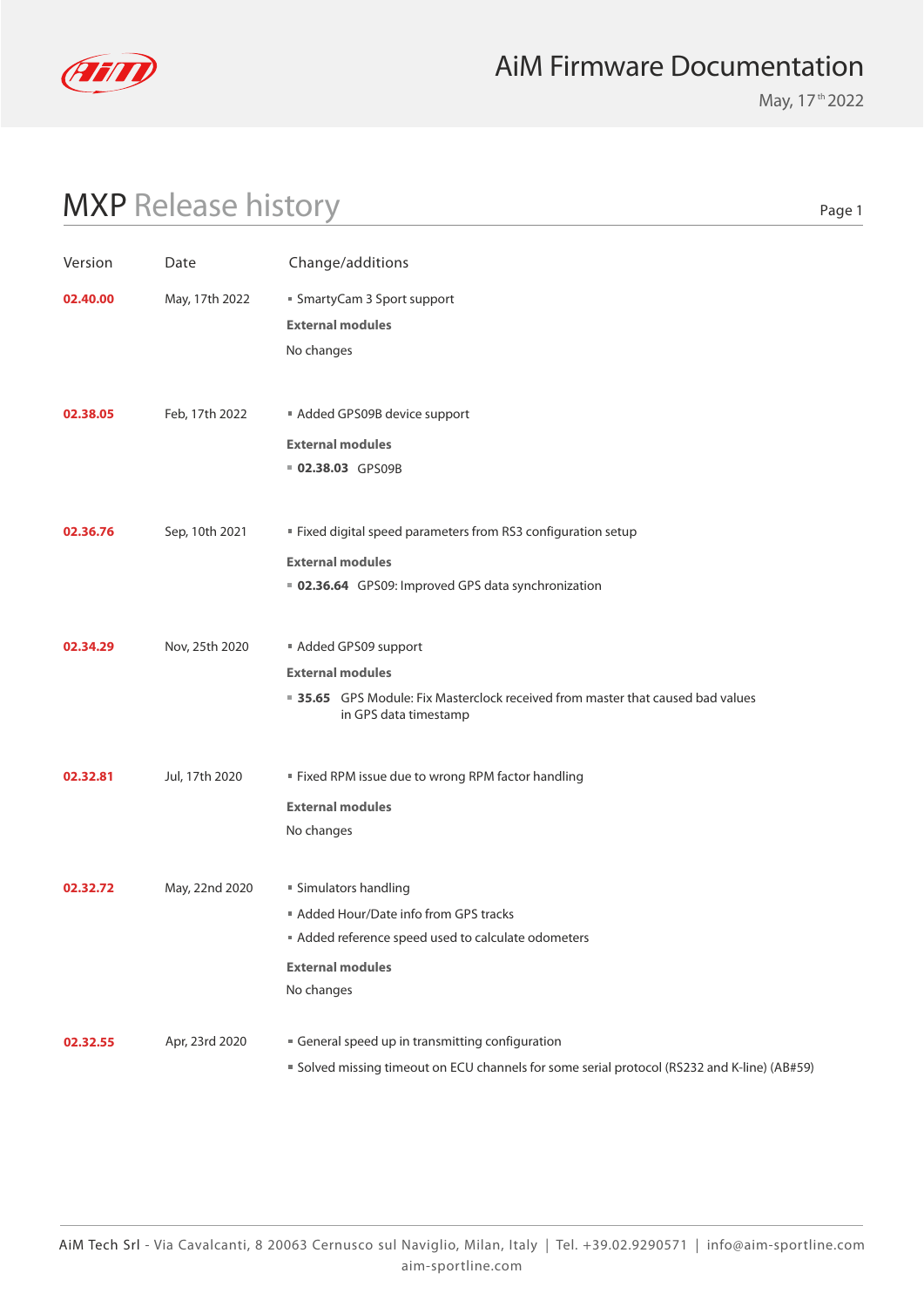

May, 17<sup>th</sup> 2022

# MXP Release history

Page 2

| Version  | Date           | Change/additions                                                                                                                                                                                                                                                                                                                                                                                                                                                                                                                                                |
|----------|----------------|-----------------------------------------------------------------------------------------------------------------------------------------------------------------------------------------------------------------------------------------------------------------------------------------------------------------------------------------------------------------------------------------------------------------------------------------------------------------------------------------------------------------------------------------------------------------|
|          |                | Improved track visualization<br>" Digital channels: bug fix on RPM input capture<br>Fixed alarms based on BestDiff time                                                                                                                                                                                                                                                                                                                                                                                                                                         |
|          |                | <b>External modules</b><br>No changes                                                                                                                                                                                                                                                                                                                                                                                                                                                                                                                           |
| 02.32.12 | Feb, 10th 2020 | " Fixed bug that didn't enable the display page after rear camera visualization                                                                                                                                                                                                                                                                                                                                                                                                                                                                                 |
|          |                | <b>External modules</b><br>No changes                                                                                                                                                                                                                                                                                                                                                                                                                                                                                                                           |
| 02.32.09 | Oct, 17th 2019 | " First Release including the new graphic engine which has the following improvements:<br>" Faster boot time<br><b>Boot time independent from the number of configured pages</b><br>Improvement in font visualization quality<br>■ Resizable fonts<br>■ Colorable icons<br>This firmware release is compatible ***ONLY*** with the Race Studio 3 releases starting<br>from the 03.30.00<br><b>External modules</b><br>■ 2.30.16 Shift Light Module: support for the new software release (v03.30.00)<br>GPS Module: improved GPS data synchronization<br>935.64 |
| 02.30.12 | Jul, 11th 2019 | " Fixed display visualization when large font is used for GEAR measure<br>" Fixed bug on Trigger Commands when the action is configured as "Reset Alarms Command"<br><b>External modules</b><br>Channel Expansion/TC Hub: no changes for these loggers<br>$= 40.63$                                                                                                                                                                                                                                                                                             |
| 02.30.10 | Jun, 12th 2019 | Fixed bug locking the device in data recall<br>AIM CAN network improvements<br>" Fixed the calibration of the Expansion channels<br><b>External modules</b><br>Channel Expansion/TC Hub<br>40.62<br>$\blacksquare$ 35.61<br>GPS Module                                                                                                                                                                                                                                                                                                                          |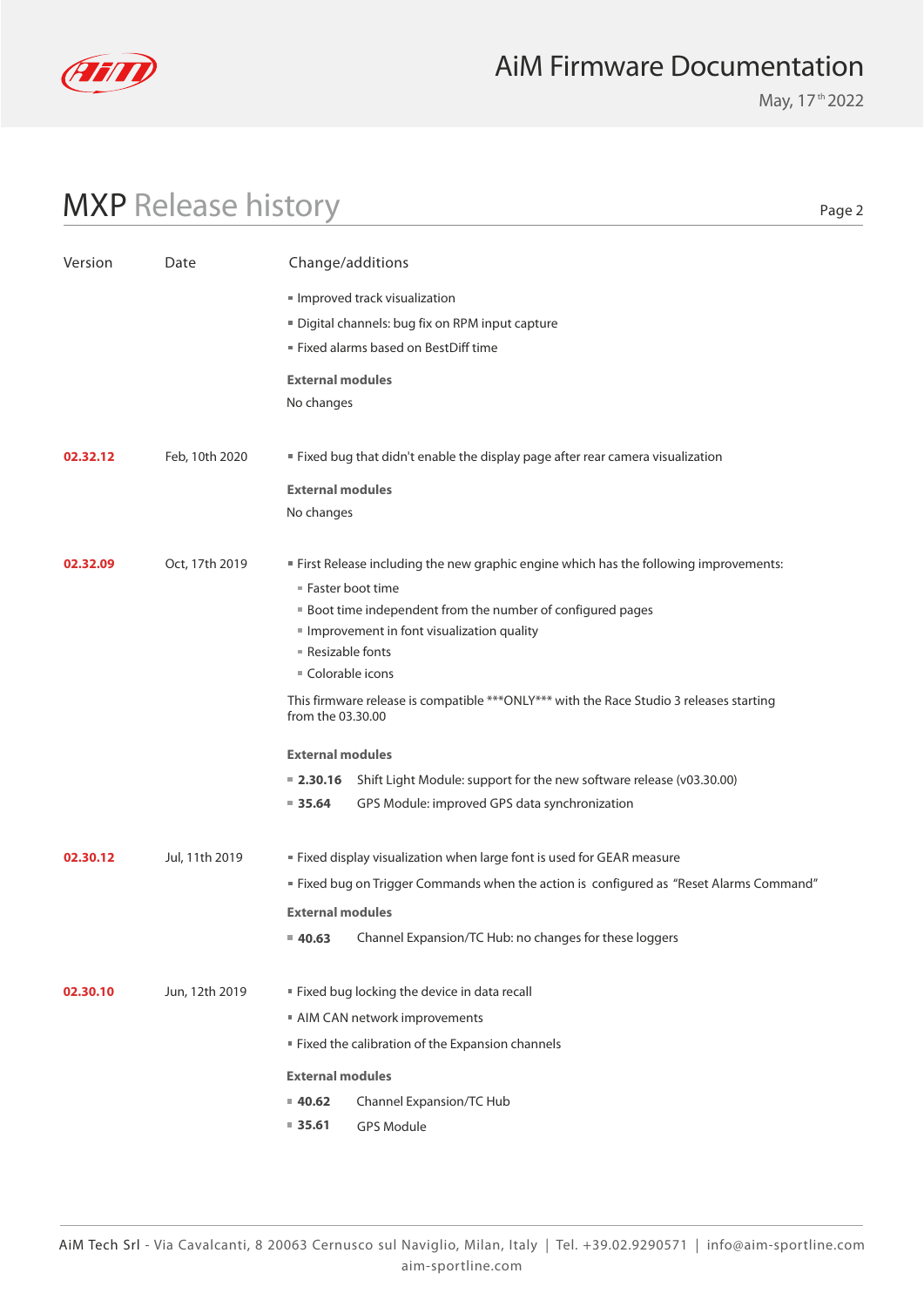

May, 17<sup>th</sup> 2022

# MXP Release history

Page 3

| Version  | Date           | Change/additions                                                                               |
|----------|----------------|------------------------------------------------------------------------------------------------|
| 02.30.06 | May, 23rd 2019 | " Fixed reset gear calculation                                                                 |
|          |                | " Popup management:                                                                            |
|          |                | <b>Background color configurable from RS3</b>                                                  |
|          |                | " Txt color configurable from RS3                                                              |
|          |                | <b>External modules</b>                                                                        |
|          |                | No changes                                                                                     |
|          |                |                                                                                                |
| 02.30.02 | Apr, 19th 2019 | Improved K-line protocols management                                                           |
|          |                | Added open tracks management                                                                   |
|          |                | <b>External modules</b>                                                                        |
|          |                | No changes                                                                                     |
|          |                |                                                                                                |
| 02.26.57 | Mar, 22nd 2019 | " Fix speed indication in miles for analog controls                                            |
|          |                | <b>External modules</b>                                                                        |
|          |                | No changes                                                                                     |
|          |                |                                                                                                |
| 02.26.55 | Mar, 14th 2019 | Improved ADC accuracy                                                                          |
|          |                | GPS page skipped when the vehicle is moving                                                    |
|          |                | Increased channel frequencies for selected ECUs (in particular K-line- and RS232- based ones)  |
|          |                | " Fix bug on clear alarm by keypress                                                           |
|          |                | " Fix display bug which could lead to device resets with heavy configurations (multiple pages) |
|          |                | <b>External modules</b>                                                                        |
|          |                |                                                                                                |
|          |                | No changes                                                                                     |
|          |                |                                                                                                |
| 02.26.53 | Feb, 14th 2019 | Fixed inertial platform orientation                                                            |
|          |                | <b>External modules</b>                                                                        |
|          |                | No changes                                                                                     |
|          |                |                                                                                                |
| 02.26.52 | Jan, 30th 2019 | " Fix on shift lights management                                                               |
|          |                | <b>External modules</b>                                                                        |
|          |                | Shift Light Module<br>02.26.51                                                                 |
|          |                | Fixed issues with some ECUs                                                                    |
|          |                |                                                                                                |
|          |                | No changes for the other modules                                                               |